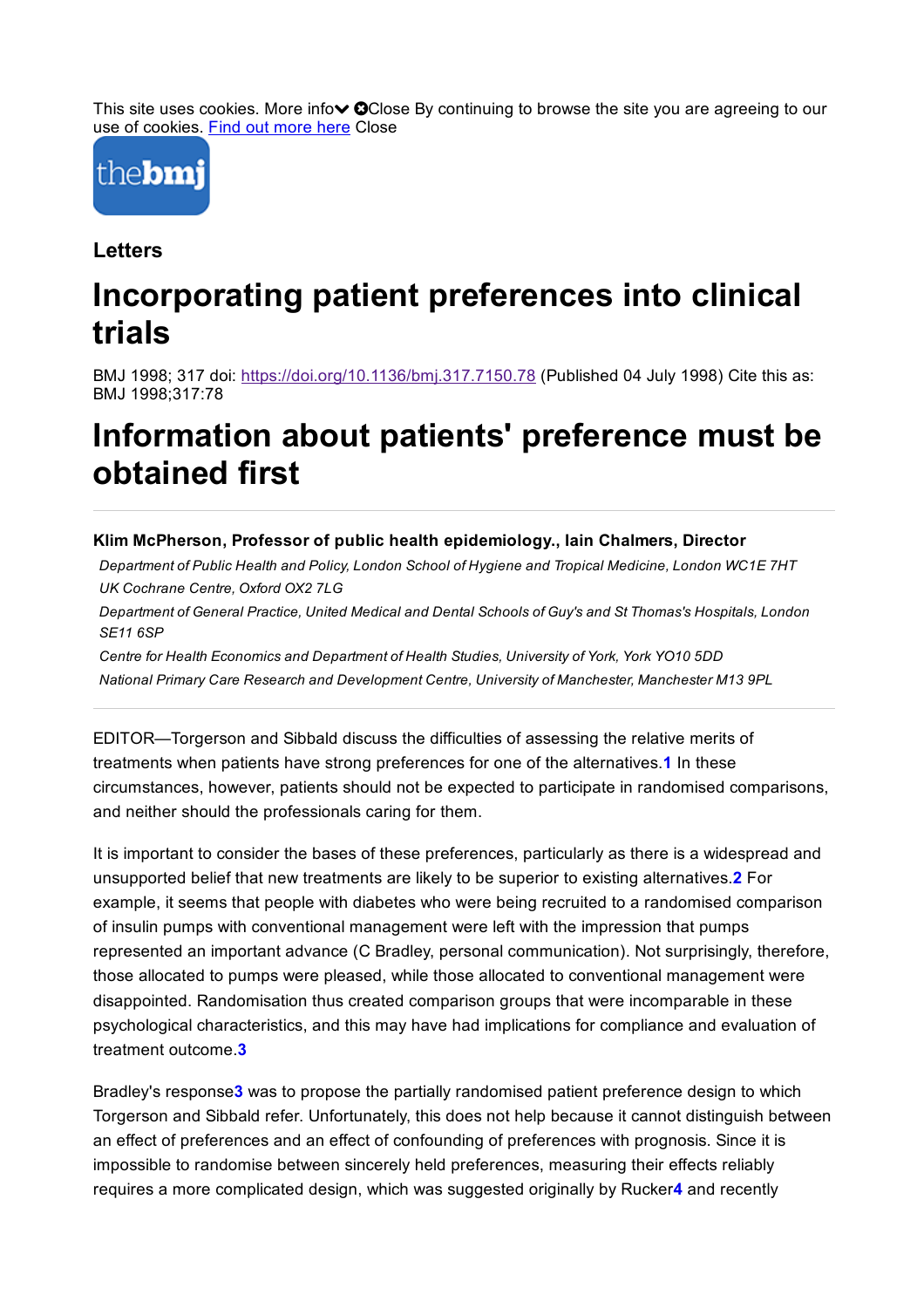discussed by McPherson et al.5 In this design, people are randomised between either a randomised comparison or a preference comparison.

Genuine therapeutic effects may, however, be associated with preferences, over and above those related to adherence to treatment. Several blind trials show an advantage associated with adherence to placebo.5 Obtaining hard evidence on possible preference effects is problematic as it is difficult to distinguish reliably between simple therapeutic effects and preference effects mediated through psychological pathways in experiments.

There are thus two areas that need attention. Firstly, there needs to be wider acknowledgement that preferences for treatments should be based on beliefs that are founded on reliable information. This should help to increase the proportion of well informed people who have no strong preferences and would thus be eligible to participate in comparisons between randomised treatments. Secondly, studies are required to enable a rigorous distinction to be made between simple therapeutic effects and preference effects. This means that well accepted biological hypotheses will be needed for adequate recruitment, and a plausible biological model to distinguish the two kinds of effect. As Torgerson and Sibbald suggest, however, the first step is routinely to elicit information about the preferences of well informed patients.

### References

1.Torgerson DJ, Sibbald B.What is a patient preference trial?BMJ1998;316: 360.

2.Chalmers I.What is the prior probability of proposed new treatment being superior to an established treatment?BMJ1997;314:74–75.

3.Bradley C.Clinical trials—time for a paradigm shift?Diabet Med1988;5:107–109.

4. Rucker G.A two-stage trials design for testing treatment, self-selection and treatment preference effects.Stat Med1989;8:477–485.

5.McPherson K, Britton A, Wennberg JE.Are randomised controlled trials controlled? Patient preferences and unblind trials.J R Soc Med 1997;90:652-656.

## Merits of alternative strategies for incorporating patient preferences into clinical trials must be considered carefully

Sarah Clement, Lecturer., Jim Sikorski, Research fellow., Jennifer Wilson, Research midwife., Bridget Candy, Research associate.

Department of Public Health and Policy, London School of Hygiene and Tropical Medicine, London WC1E 7HT UK Cochrane Centre, Oxford OX2 7LG

Department of General Practice, United Medical and Dental Schools of Guy's and St Thomas's Hospitals, London SE11 6SP

Centre for Health Economics and Department of Health Studies, University of York, York YO10 5DD National Primary Care Research and Development Centre, University of Manchester, Manchester M13 9PL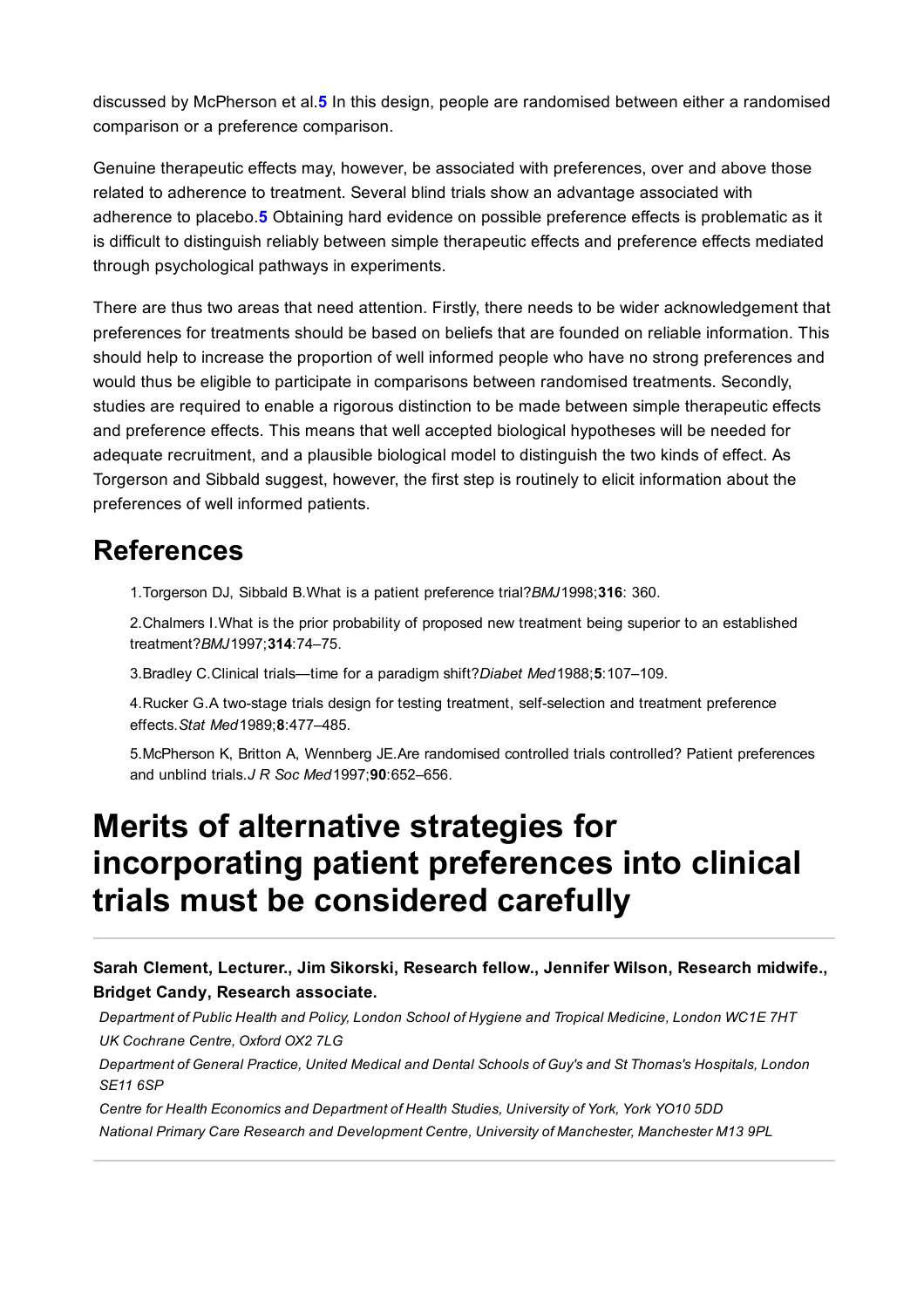EDITOR—In their overview of patient preference trials, Torgerson and Sibbald suggest that, given the potential drawbacks of such designs, research might usefully take the alternative approach of measuring patient preferences within a traditional randomised controlled trials design.1 This would conserve "the advantages of a fully randomised design with the additional benefit of allowing for the interaction between preference and outcome to be assessed." We used Torgerson and Sibbald's approach to compare two schedules of routine antenatal visits.2 Our unpublished findings on patient preferences show how such analysis can extend and clarify trial findings.

We stratified our two groups—new style care (6-7 antenatal visits) and traditional care (13 antenatal visits)—by the initial preferences of the women who took part. Within each stratum we compared those allocated to traditional and new style care for one key acceptability outcome (dissatisfaction with the frequency of antenatal visits) and one key outcome relating to psychosocial effectiveness (negative attitude to the fetus). The findings are shown in the table.

| Initial preference                                     | <b>Allocated to</b><br>traditional care | <b>Allocated to</b><br>new style care | Odds ratio<br>$(95\% \text{ Cl})^{-1}$ |
|--------------------------------------------------------|-----------------------------------------|---------------------------------------|----------------------------------------|
| <b>Dissatisfaction with</b><br>frequency of visits (%) |                                         |                                       |                                        |
| None                                                   | 7.4 (29/391)                            | 31.0 (135/435)                        | 5.62 (3.61 to<br>8.94)                 |
| <b>Traditional care</b>                                | 3.5(11/317)                             | 71.1 (118/166)                        | 68.39<br>$(33.31)$ to<br>149.14)       |
| New style care                                         | 48.9 (110/225)                          | 12.2 (36/294)                         | 0.15(0.01)<br>0.23)                    |
| <b>Negative attitude to</b><br>fetus (mean (SD))       |                                         |                                       |                                        |
| None                                                   | 6.0(4.25)                               | 6.8(4.26)                             | 0.003                                  |
| <b>Traditional care</b>                                | 6.3(4.05)                               | 7.5(3.83)                             | 0.005                                  |
| New style care                                         | 5.7(4.12)                               | 5.8(3.77)                             | 0.452                                  |

#### <span id="page-2-0"></span>• \* P value for negative attitude to fetus.

Comparison of two groups of women for one key acceptability outcome (dissatisfaction with frequency of antenatal visits) and one key outcome relating to psychosocial effectiveness (negative attitude to fetus)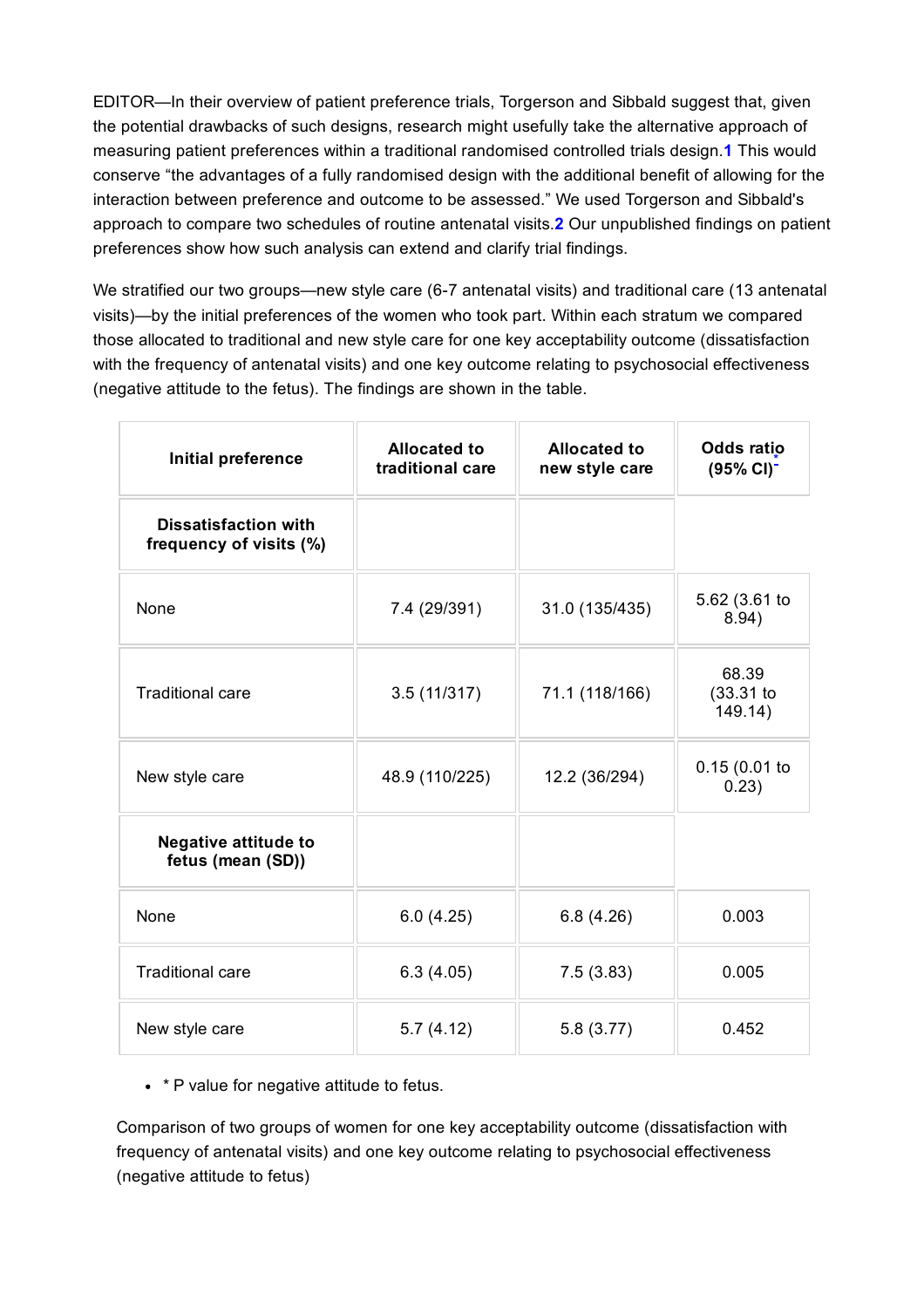Our main overall finding of greater dissatisfaction in the new style group applies only to those who had either an initial preference for traditional care or no initial preference. When women had an initial preference for new style care the effect was in the opposite direction. Similarly, the finding that women in the new style group had a more negative attitude to their fetuses only applies to those who initially preferred traditional care or had no initial preference. This analysis provides information that is relevant for new policies: women with an active preference for fewer visits should not be denied this option because of concern about possible detrimental psychosocial effects.

A partially randomised patient preference design would have yielded similar findings, but at the cost of a substantial increase in sample size. We assumed that all those with an initial preference would have opted for their preferred type of care and that eligible women who declined participation because they did not want to have fewer antenatal visits would have taken part if it had been a preference trial. We calculate that the required overall sample size would have increased from 2830 to 7989. This highlights the need to consider carefully the respective merits of alternative strategies for incorporating patient preferences into clinical trials.

### References

1.Torgerson DJ, Sibbald B.What is a patient preference trial?BMJ1998;316: 360.

2.Sikorski J, Wilson J, Clement S, Das S, Smeeton N.A randomised controlled trial comparing two schedules of antenatal visits: the antenatal care project. BMJ1996;312:546-553.

# Authors' reply

#### David J Torgerson, Senior research fellow., Bonnie Sibbald, Professor.

Department of Public Health and Policy, London School of Hygiene and Tropical Medicine, London WC1E 7HT UK Cochrane Centre, Oxford OX2 7LG

Department of General Practice, United Medical and Dental Schools of Guy's and St Thomas's Hospitals, London SE11 6SP

Centre for Health Economics and Department of Health Studies, University of York, York YO10 5DD National Primary Care Research and Development Centre, University of Manchester, Manchester M13 9PL

EDITOR—McPherson and Chalmers are correct that more research is required into the interaction between preferences and outcome. Indeed, the first randomised trial comparing an ordinary randomised trial and a patient preference trial has just been published.1 This trial showed no difference in recruitment and retention rates between the two randomised segments of the trials.

Clearly it is important that patients are given reliable information. It is, however, likely that some patients have preferences and are still prepared to be randomised. What should be done with such patients? Including them in a "partially randomised preference trial" is unsatisfactory, as McPherson and Chalmers state. Randomising patients between a fully randomised design and a preference trial is problematic, as suggested, not least because those patients allocated to a fully randomised design must be denied their preferences if full assessment of preferences is to be taken into account. This is probably ethical if the preferred treatment is available only to randomised patients.